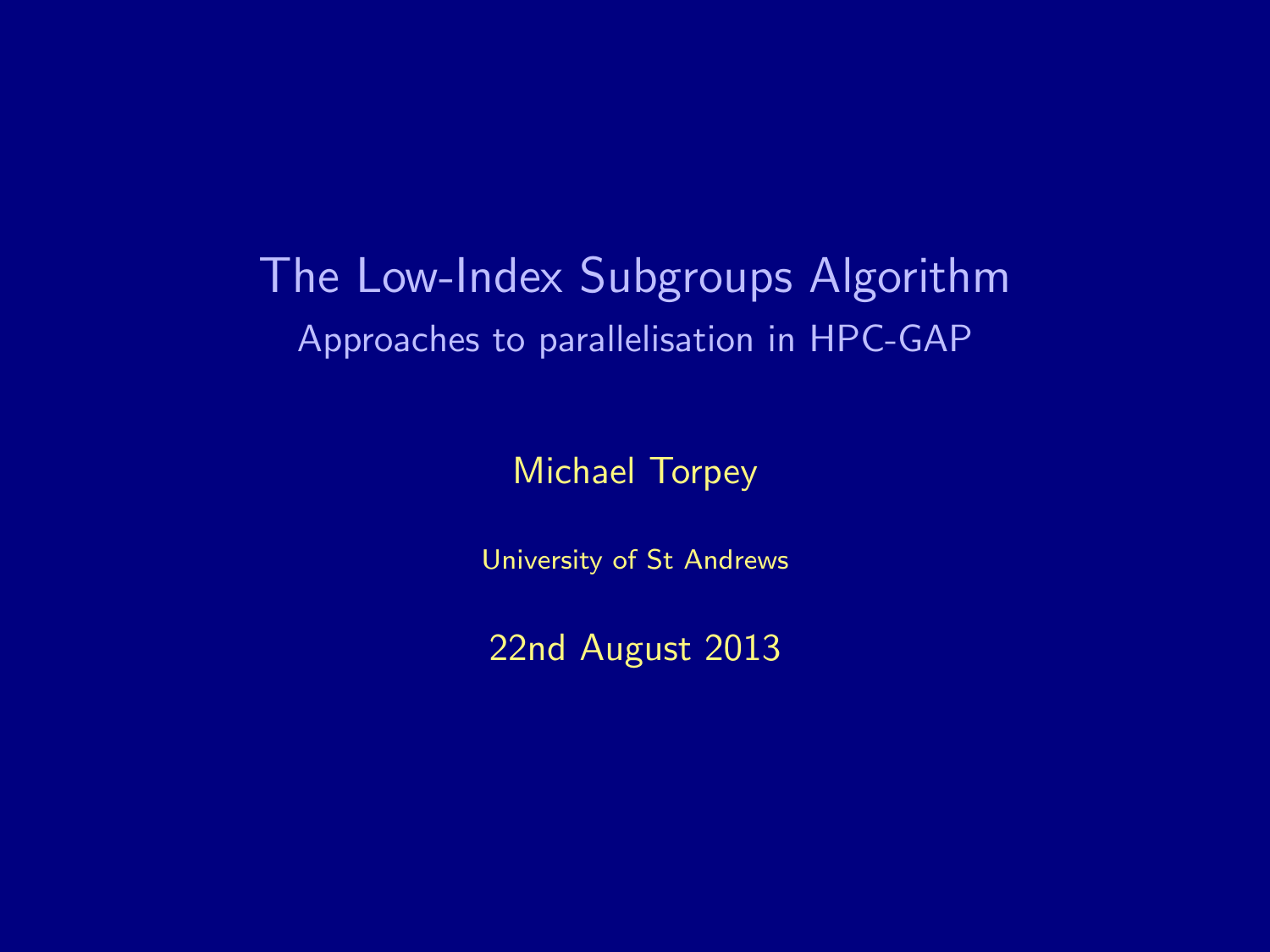#### The question

Given a finitely presented group  $G = \langle X|R\rangle$ , what are its subgroups of index no more than  $N$ ?

- $\blacktriangleright$   $X = A$  set of generators, e.g.  $\{a, b\}.$
- $\blacktriangleright$   $R =$  A set of relators, e.g.  $\{a^2, b^3, (ab)^5\}$  such that  $a^2 = b^3 = (ab)^5 = 1.$

$$
\blacktriangleright G = \langle a, b | a^2 = b^3 = (ab)^5 = 1 \rangle \cong A_5
$$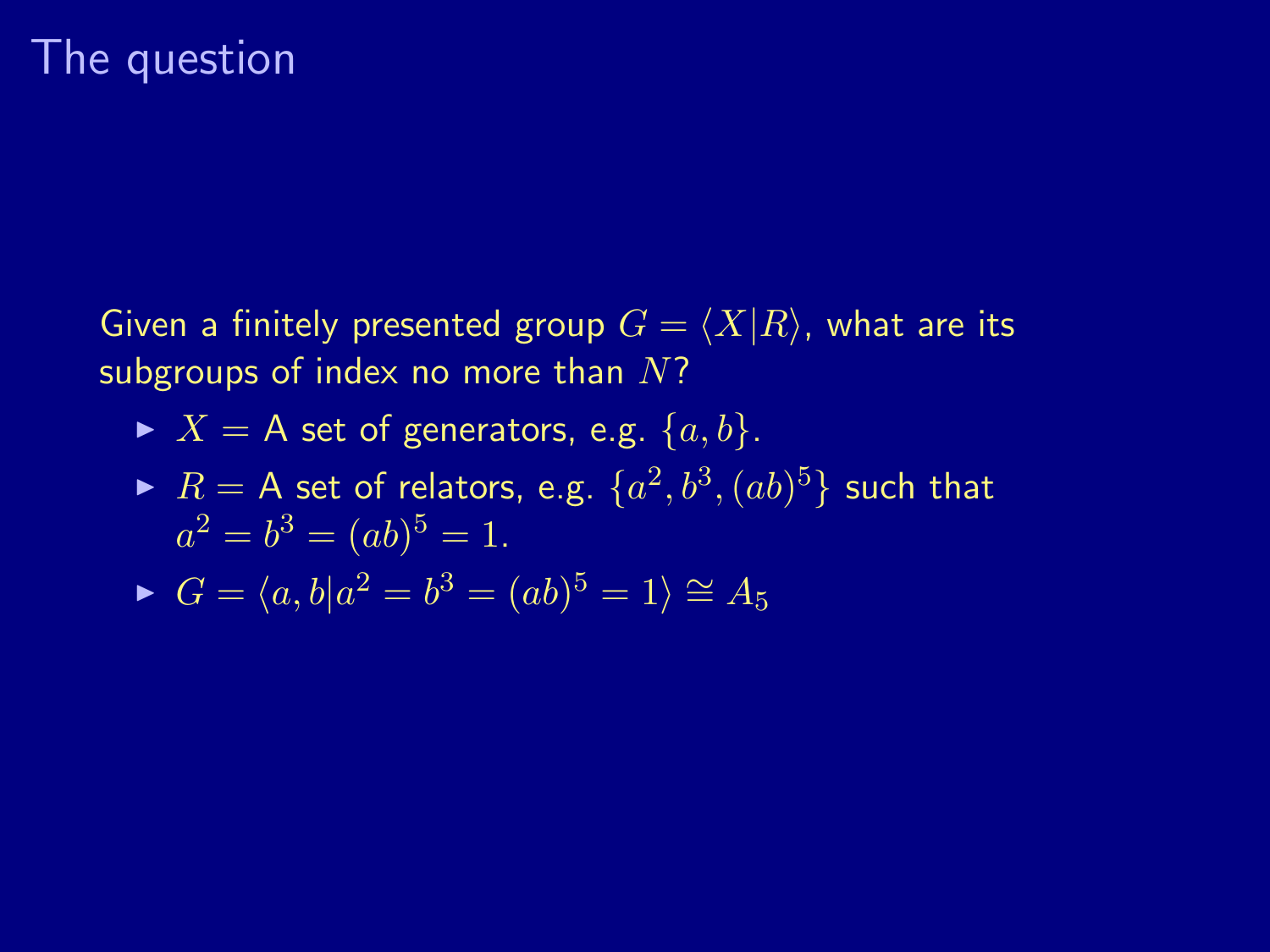# The algorithm

- ► "Forced coincidence" approach
- ▶ Utilises Todd-Coxeter method for coset enumeration
- Expand coset table defining no more than n cosets, for some  $n > N$ .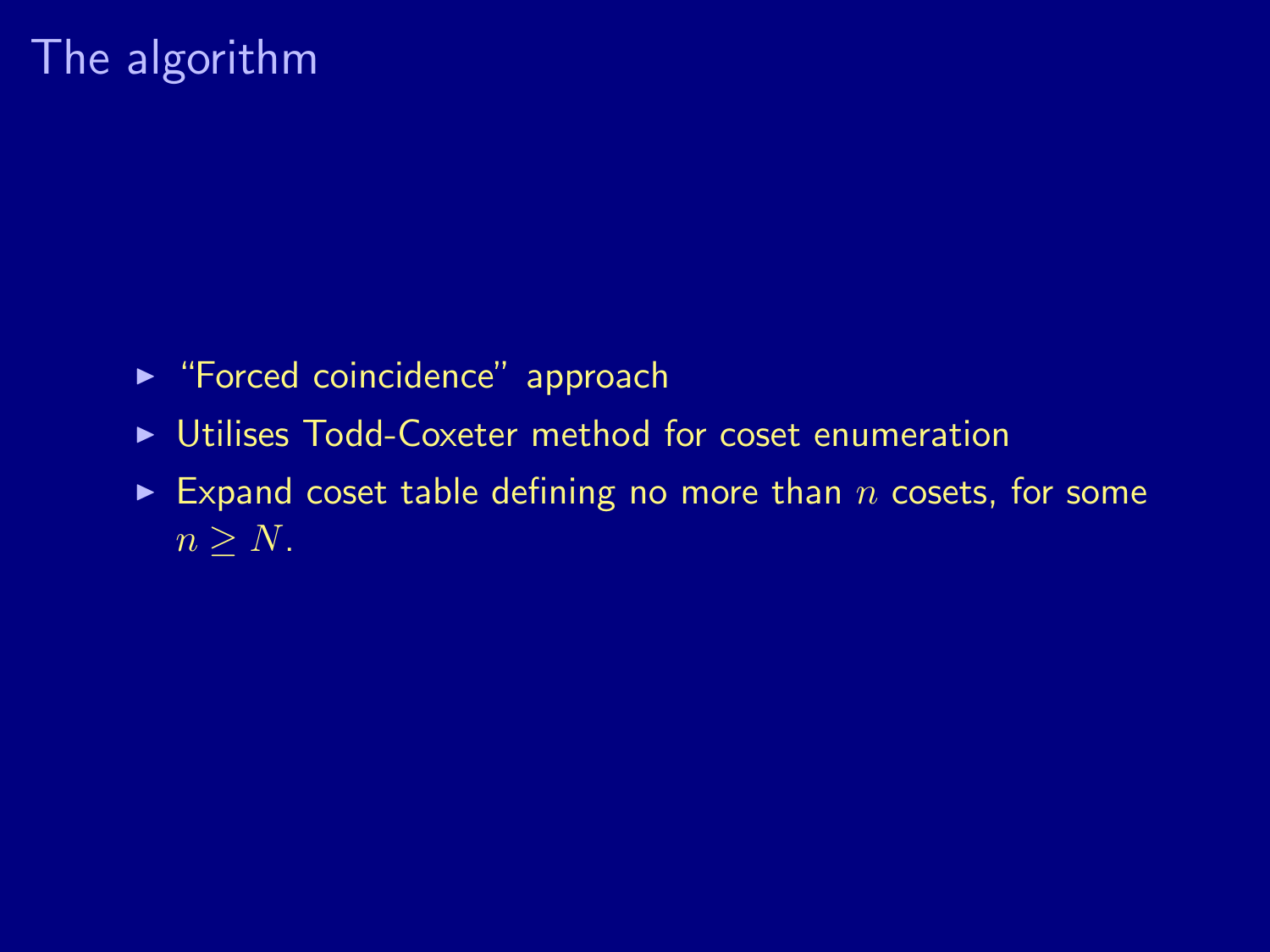$$
H = 1
$$
  $a$   $a^{-1}$   $b$   $b^{-1}$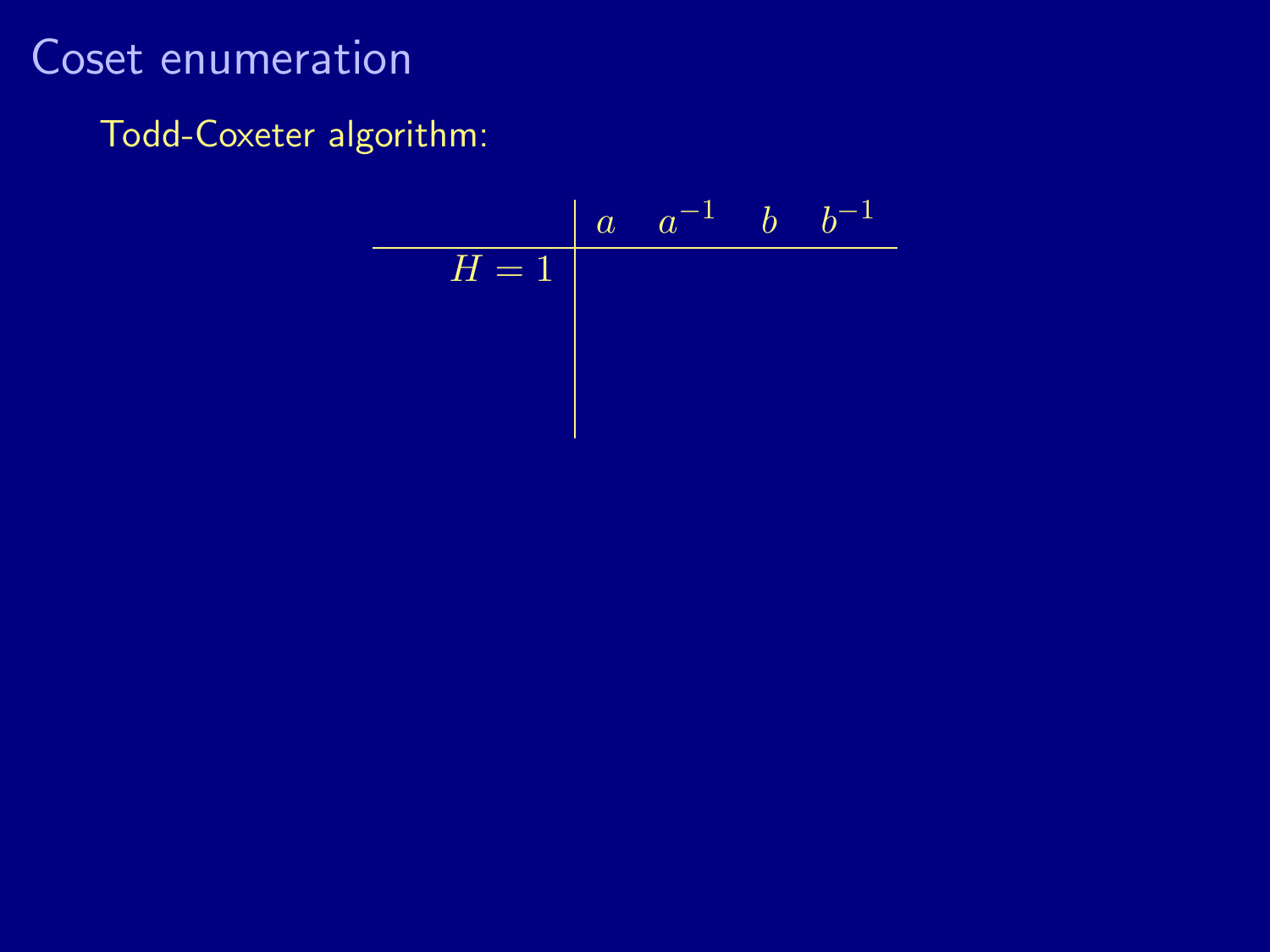#### Todd-Coxeter algorithm:

$$
\begin{array}{c|cc}\n & a & a^{-1} & b & b^{-1} \\
\hline\nH = 1 & 2 & & \\
Ha = 2 & & 1\n\end{array}
$$

#### $\blacktriangleright$  SET  $1^a = 2$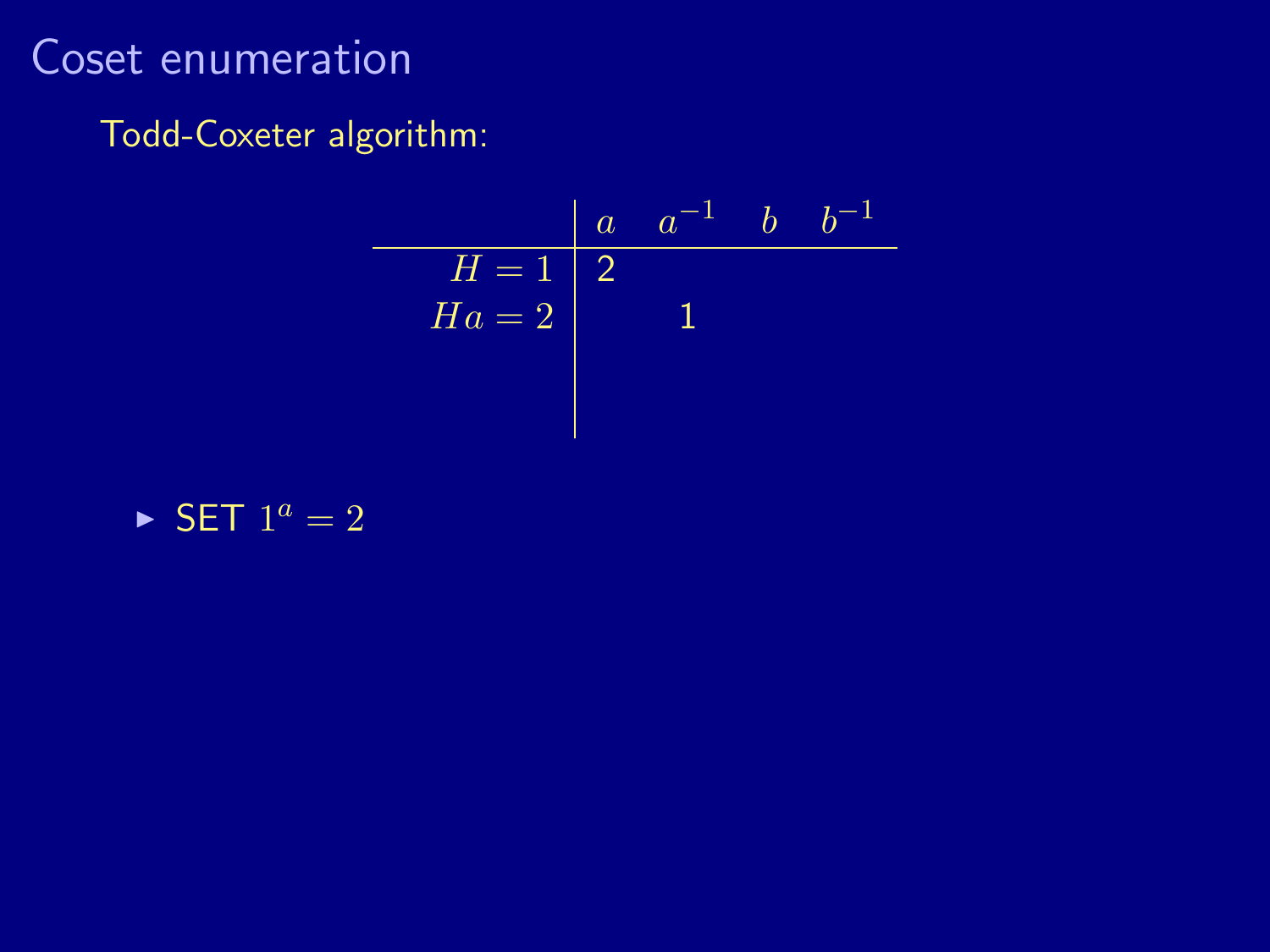|        | $\overline{a}$  | $a^-$ |  |
|--------|-----------------|-------|--|
| $H=1$  | $\vert 2 \vert$ |       |  |
| $Ha=2$ | 1               |       |  |
|        |                 |       |  |
|        |                 |       |  |

- $\triangleright$  SET  $1^a = 2$
- SCAN  $a^2$  on coset 1:  $1 \stackrel{a}{\rightarrow} 2 \stackrel{a}{\rightarrow} 1$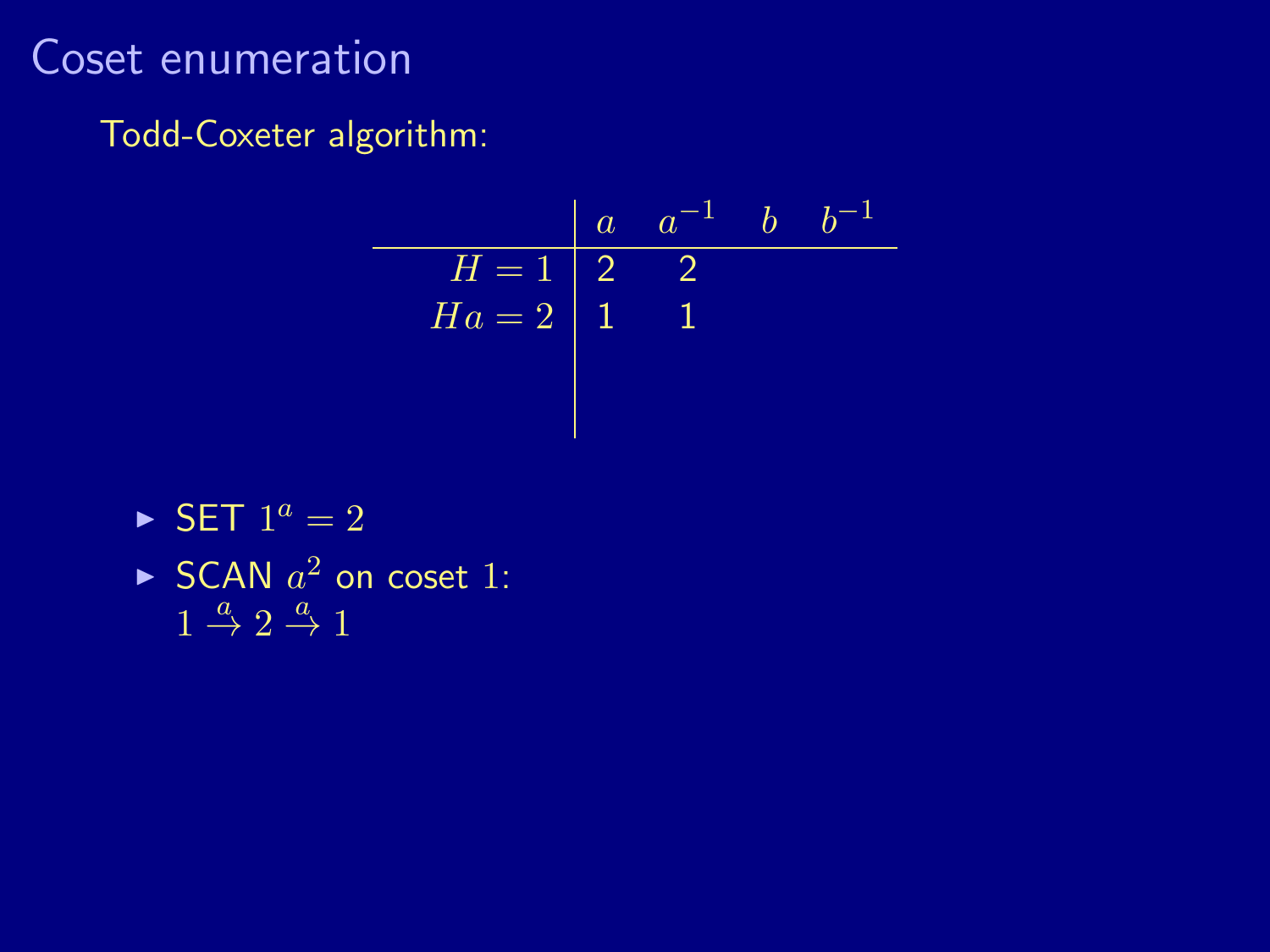|        | $\alpha$       |               |  |
|--------|----------------|---------------|--|
| $H=1$  | $\overline{2}$ | $\mathcal{D}$ |  |
| $Ha=2$ |                |               |  |
| $Hb=3$ |                |               |  |
|        |                |               |  |

- $\blacktriangleright$  SET  $1^a = 2$
- SCAN  $a^2$  on coset 1:  $1 \stackrel{a}{\rightarrow} 2 \stackrel{a}{\rightarrow} 1$
- $\blacktriangleright$  SET  $1^b = 3$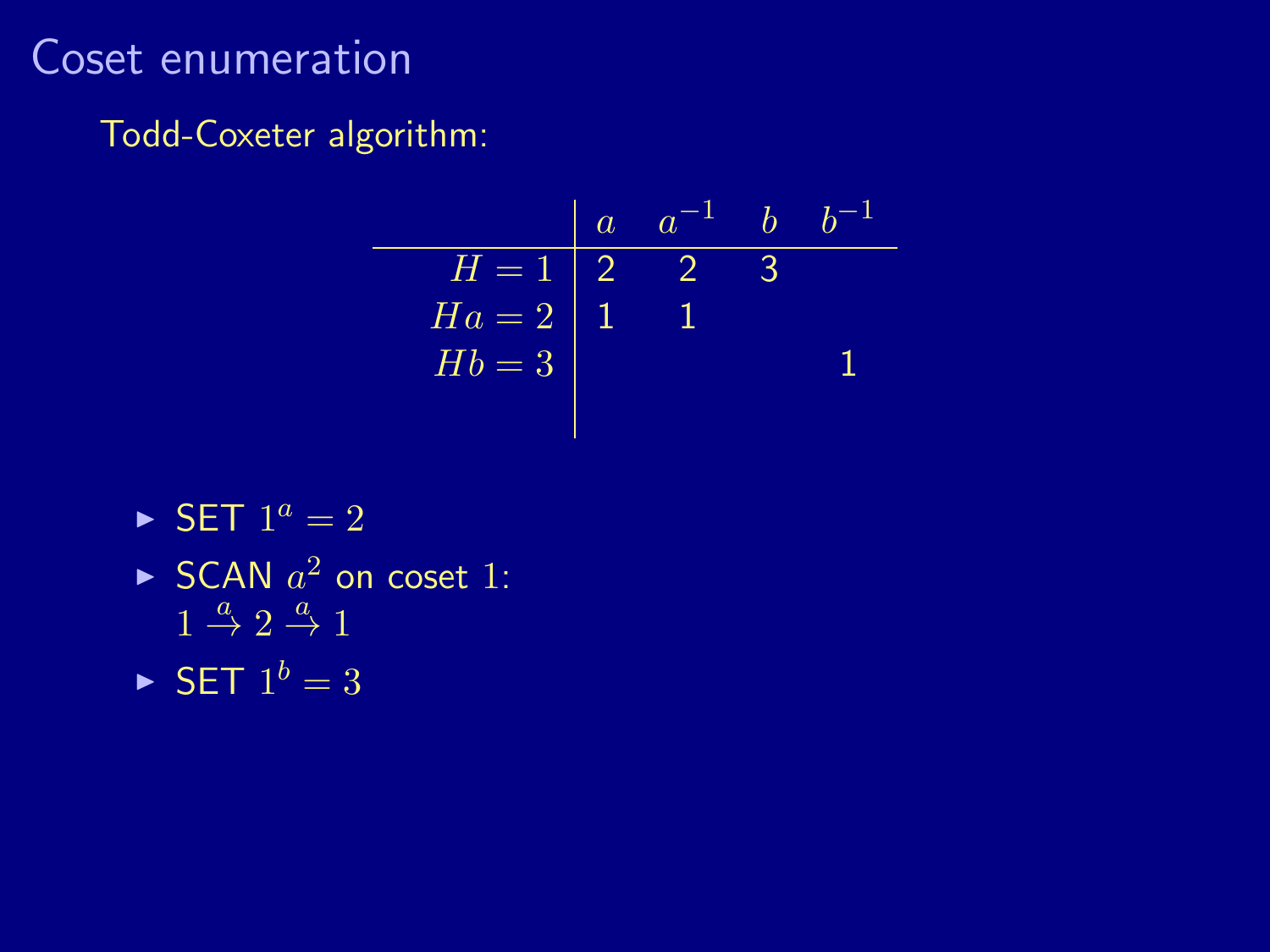|               | $\overline{a}$ |               |  |
|---------------|----------------|---------------|--|
| $H=1$         | $\mid 2$       | $\mathcal{D}$ |  |
| $Ha=2$        |                |               |  |
| $Hb=3$        |                |               |  |
| $Hb^{-1} = 4$ |                |               |  |

- $\blacktriangleright$  SET  $1^a = 2$
- ► SCAN  $a^2$  on coset 1:  $1 \stackrel{a}{\rightarrow} 2 \stackrel{a}{\rightarrow} 1$
- $\blacktriangleright$  SET  $1^b = 3$
- $\blacktriangleright$  SET  $1^b = 4$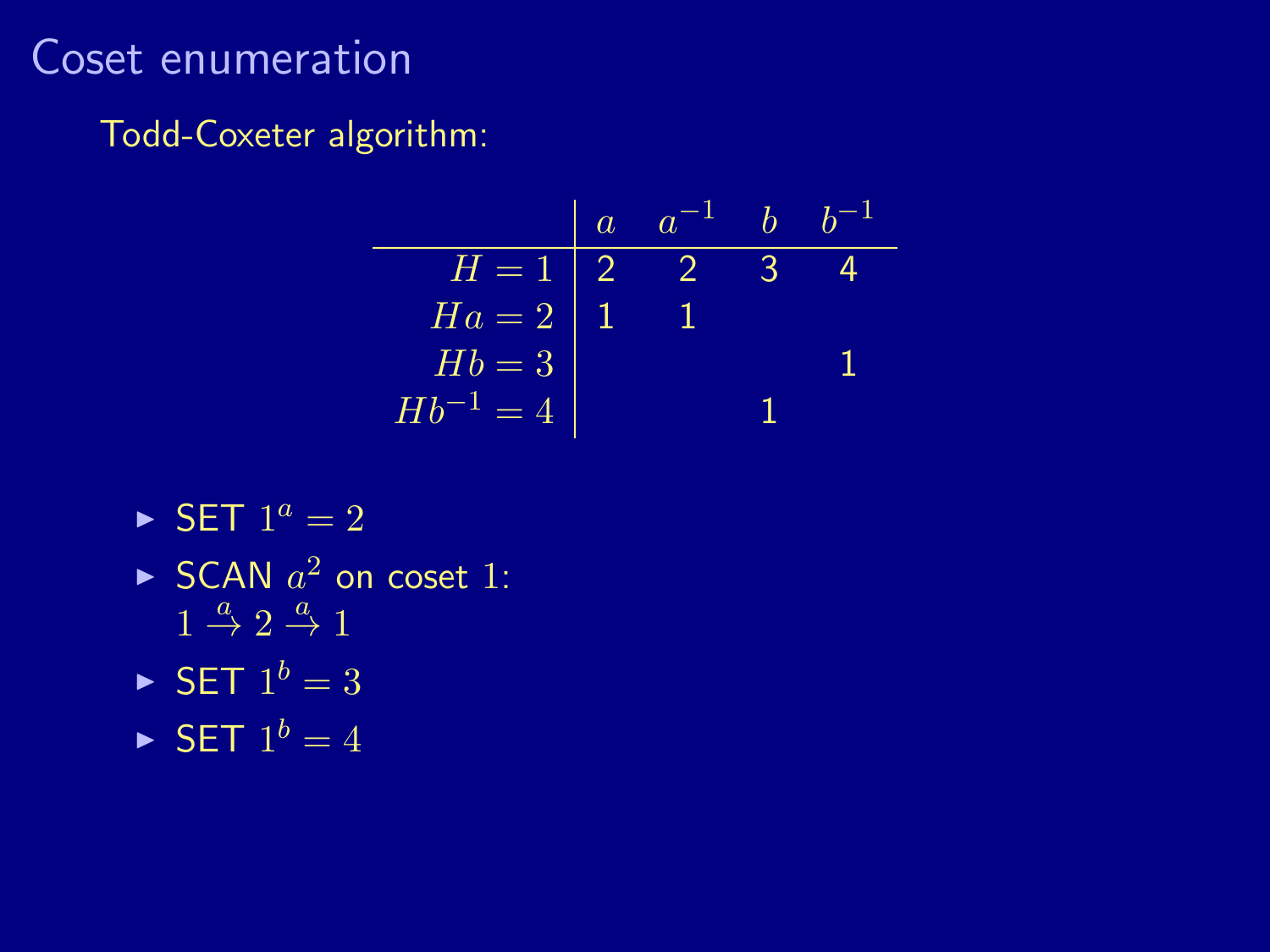|               | $\overline{a}$ | a |   |   |
|---------------|----------------|---|---|---|
| $H=1$         | l 2            | 2 | 2 |   |
| $Ha=2$        |                |   |   |   |
| $Hb=3$        |                |   |   |   |
| $Hb^{-1} = 4$ |                |   |   | 2 |

- $\blacktriangleright$  SET  $1^a = 2$
- $\blacktriangleright$  SCAN  $a^2$  on coset 1:  $1 \stackrel{a}{\rightarrow} 2 \stackrel{a}{\rightarrow} 1$
- $\blacktriangleright$  SET  $1^b = 3$
- $\blacktriangleright$  SET  $1^b = 4$
- SCAN  $b^3$  on coset 4:  $4 \stackrel{b}{\rightarrow} 1 \stackrel{b}{\rightarrow} 3 \stackrel{b}{\rightarrow} 4$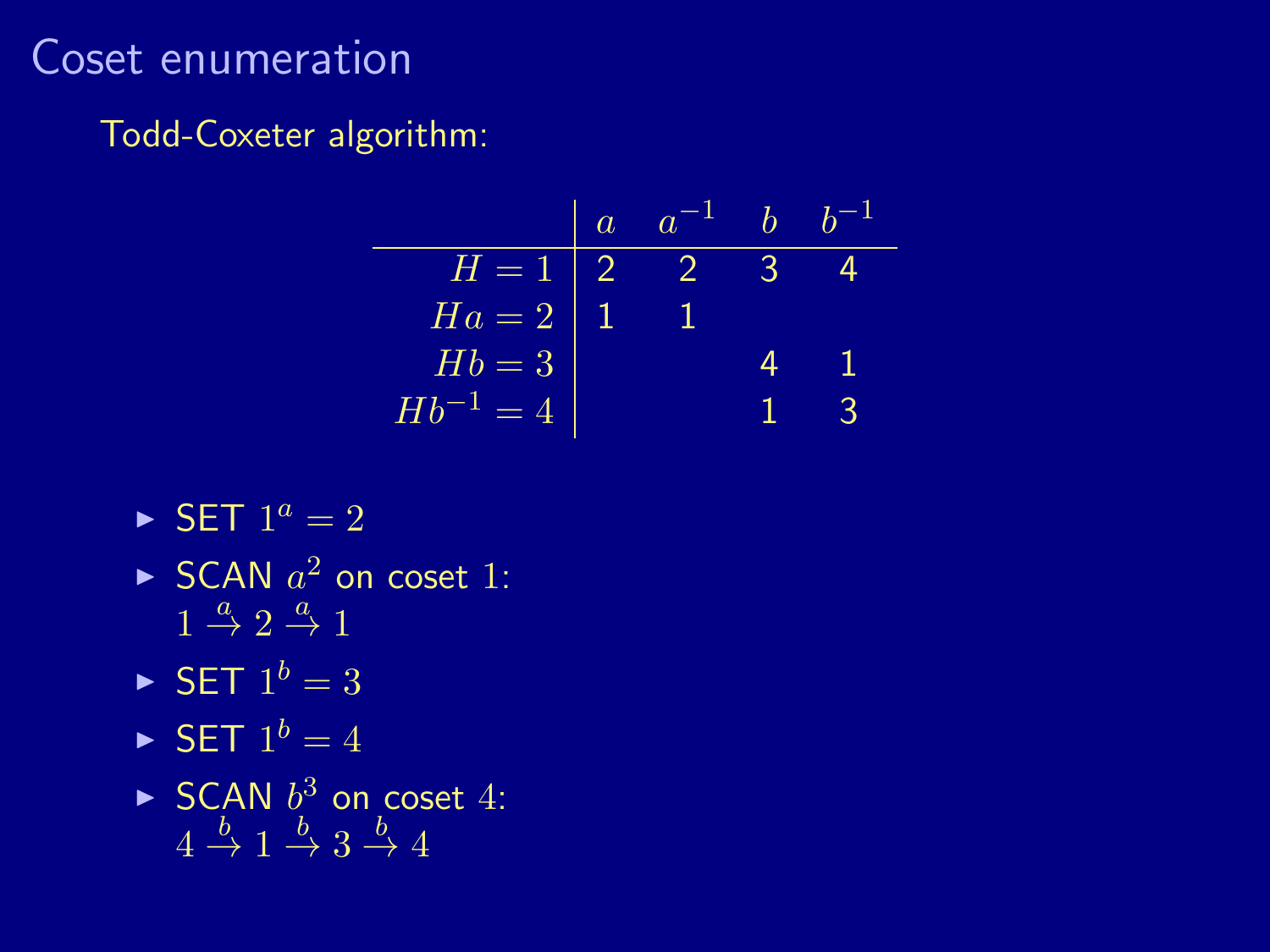# **Coincidences**

Sometimes we may encounter a coincidence. Example:

$$
\begin{array}{c|cc}\n & a & a^{-1} \\
\hline\n1 & 2 & \\
2 & 3 & 1 \\
3 & & 2\n\end{array}
$$

- $\blacktriangleright$  SCAN  $a^2$  on coset 1
- $\blacktriangleright$  1  $\stackrel{a}{\rightarrow}$  2  $\stackrel{a}{\rightarrow}$  3
- But we should have  $1 \stackrel{a}{\rightarrow} \stackrel{a}{\rightarrow} 1$
- $\blacktriangleright$  Hence 1 and 3 describe the same coset, and they can be combined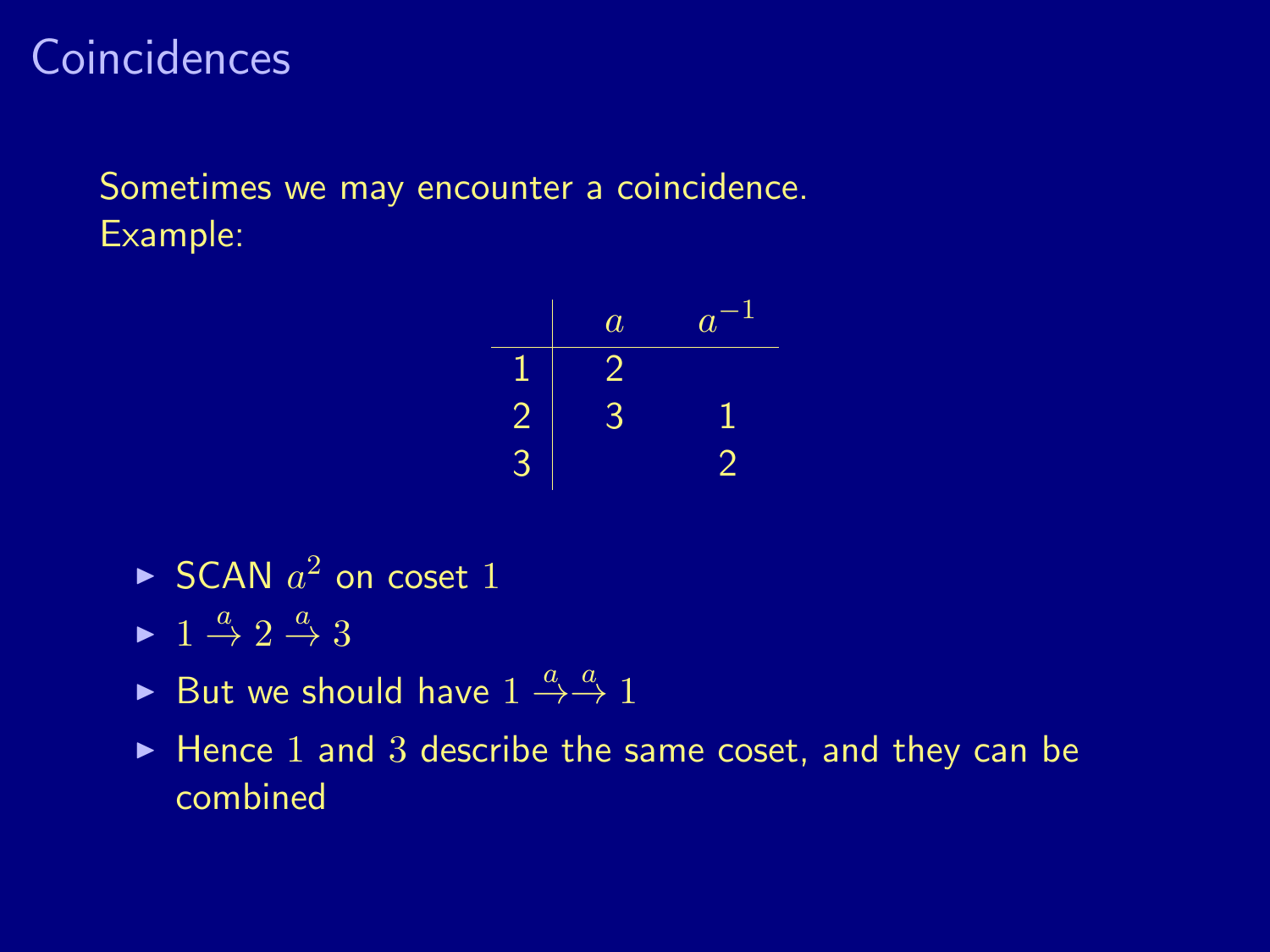# **Coincidences**

Sometimes we may encounter a coincidence. Example:

$$
\begin{array}{c|cc}\n & a & a^{-1} \\
\hline\n1 & 2 & 2 \\
2 & 3 & 1 \\
3 & 2 & 2\n\end{array}
$$

- $\blacktriangleright$  SCAN  $a^2$  on coset 1
- $\blacktriangleright$  1  $\stackrel{a}{\rightarrow}$  2  $\stackrel{a}{\rightarrow}$  3
- But we should have  $1 \stackrel{a}{\rightarrow} \stackrel{a}{\rightarrow} 1$
- $\blacktriangleright$  Hence 1 and 3 describe the same coset, and they can be combined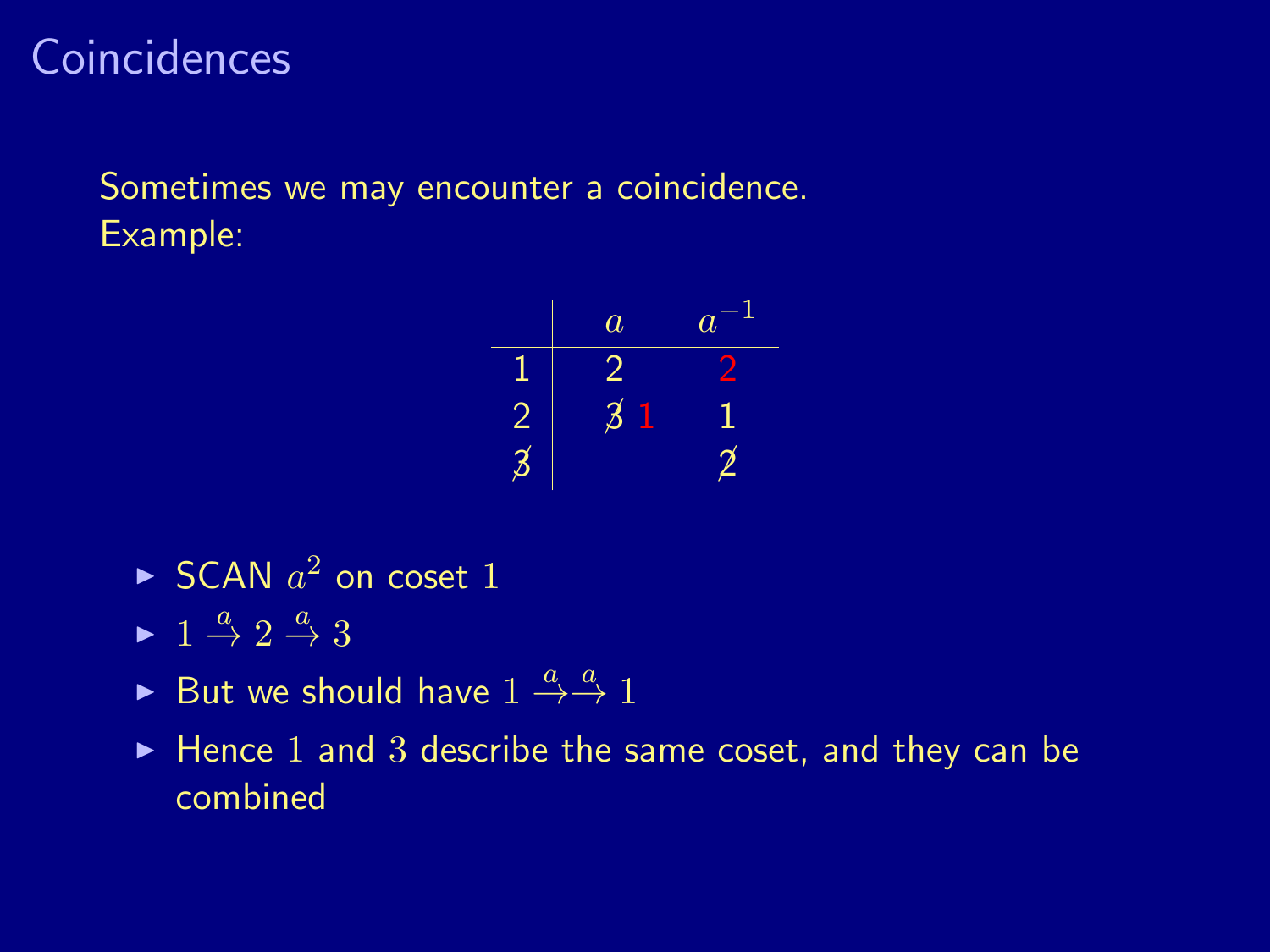# **Coincidences**

Sometimes we may encounter a coincidence. Example:

$$
\begin{array}{c|cc}\n & a & a^{-1} \\
\hline\n1 & 2 & 2 \\
2 & 1 & 1\n\end{array}
$$

- $\blacktriangleright$  SCAN  $a^2$  on coset 1
- $\blacktriangleright$  1  $\stackrel{a}{\rightarrow}$  2  $\stackrel{a}{\rightarrow}$  3
- But we should have  $1 \stackrel{a}{\rightarrow} \stackrel{a}{\rightarrow} 1$
- $\blacktriangleright$  Hence 1 and 3 describe the same coset, and they can be combined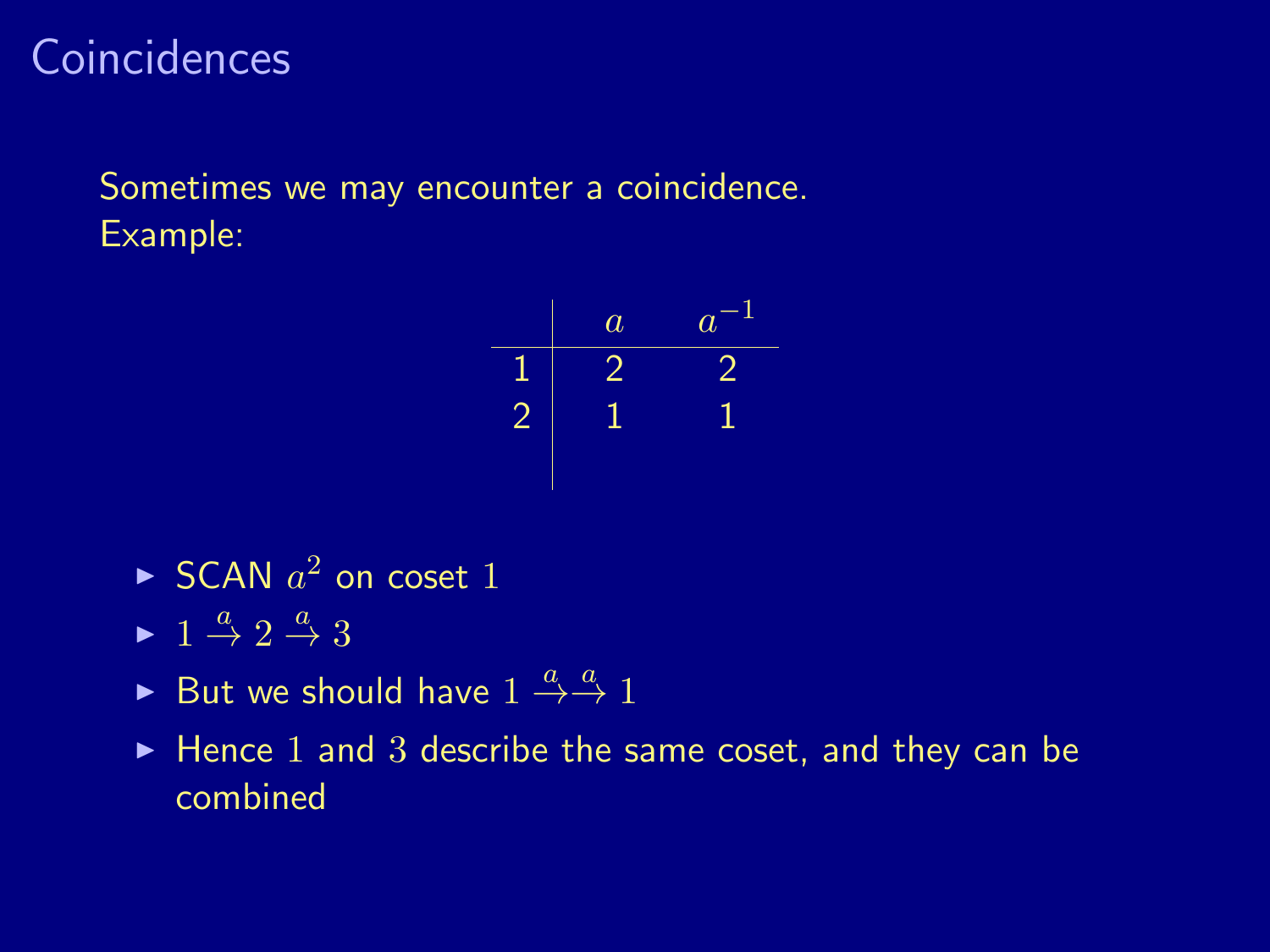#### Forcing a coincidence

 $\blacktriangleright$  Eventually we cannot continue because either:

- $\blacktriangleright$  The coset table is complete, or
- $\triangleright$  We have defined n cosets, the maximum number
- $\triangleright$  If the table is complete, we have a subgroup
- $\blacktriangleright$  In any case, we now "force a coincidence"
- $\blacktriangleright$  Take some pair of cosets i and j, and force  $i = j$
- $\triangleright$  The resultant table now corresponds to a new subgroup with a new generator  $\alpha_i\alpha_j^{-1}$  constructed from the coset representatives  $\alpha_i$  and  $\alpha_j$
- Each choice of  $(i, j)$  is considered separately as a new branch in the search tree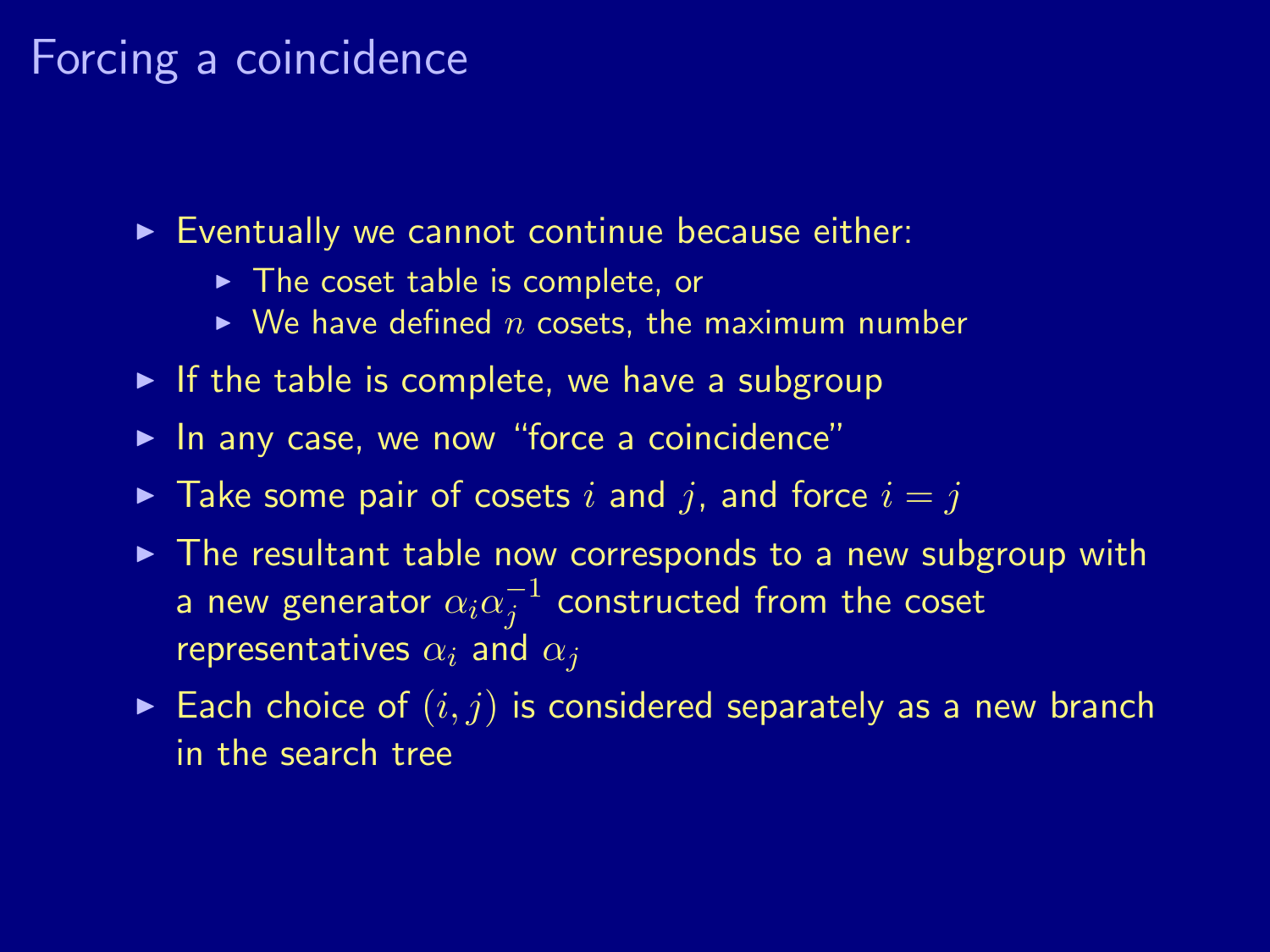#### **Characteristics**

We have a backtrack search that:

- $\blacktriangleright$  is unpredictable in shape
- $\blacktriangleright$  is unpredictable in size
- $\triangleright$  may return results before reaching a leaf
- $\triangleright$  can be split into independent branches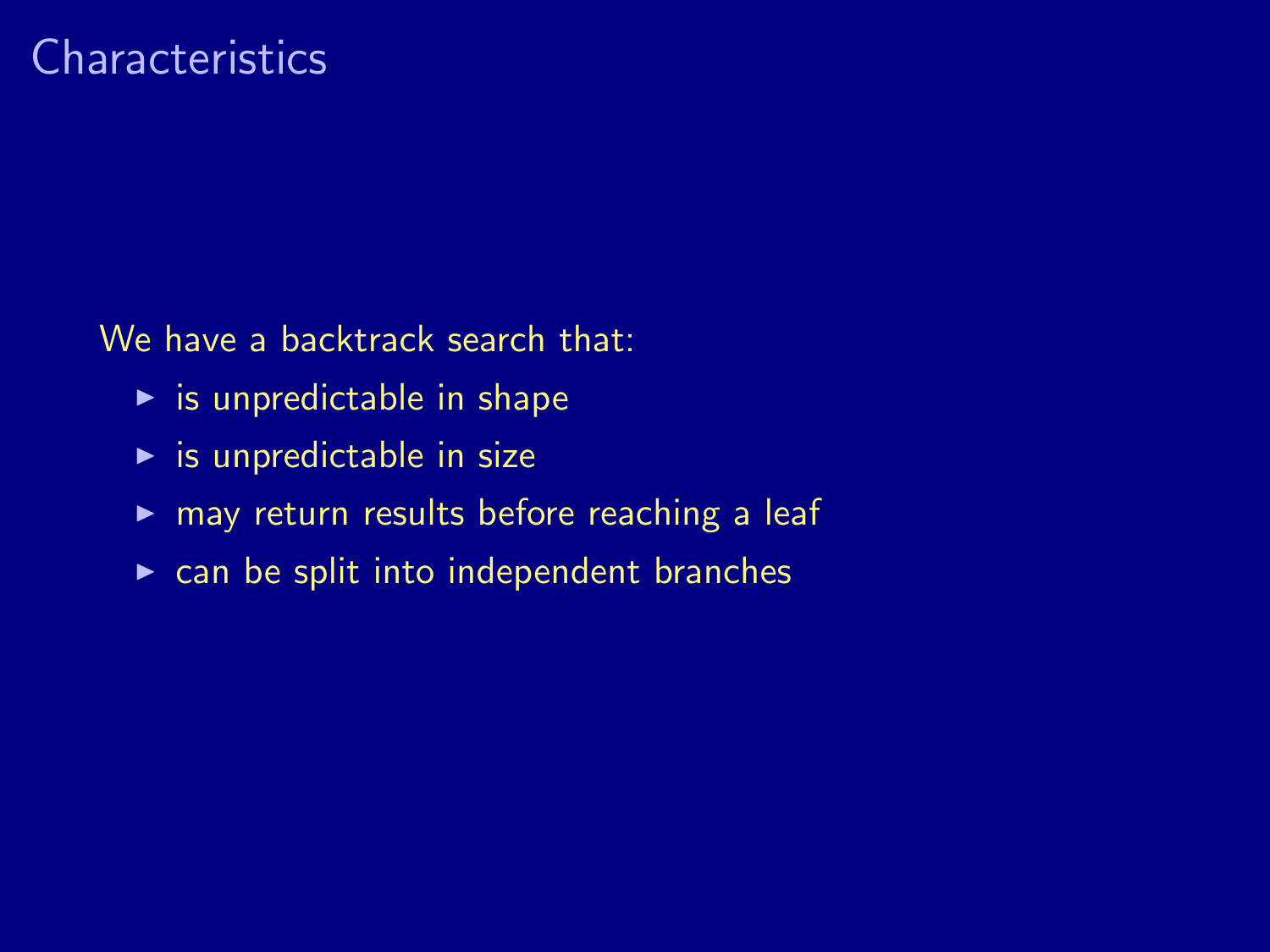Two approaches taken:

- ▶ Tasks (using RunTask, WaitTask...)
- $\triangleright$  Worker threads (CreateThread, WaitThread...)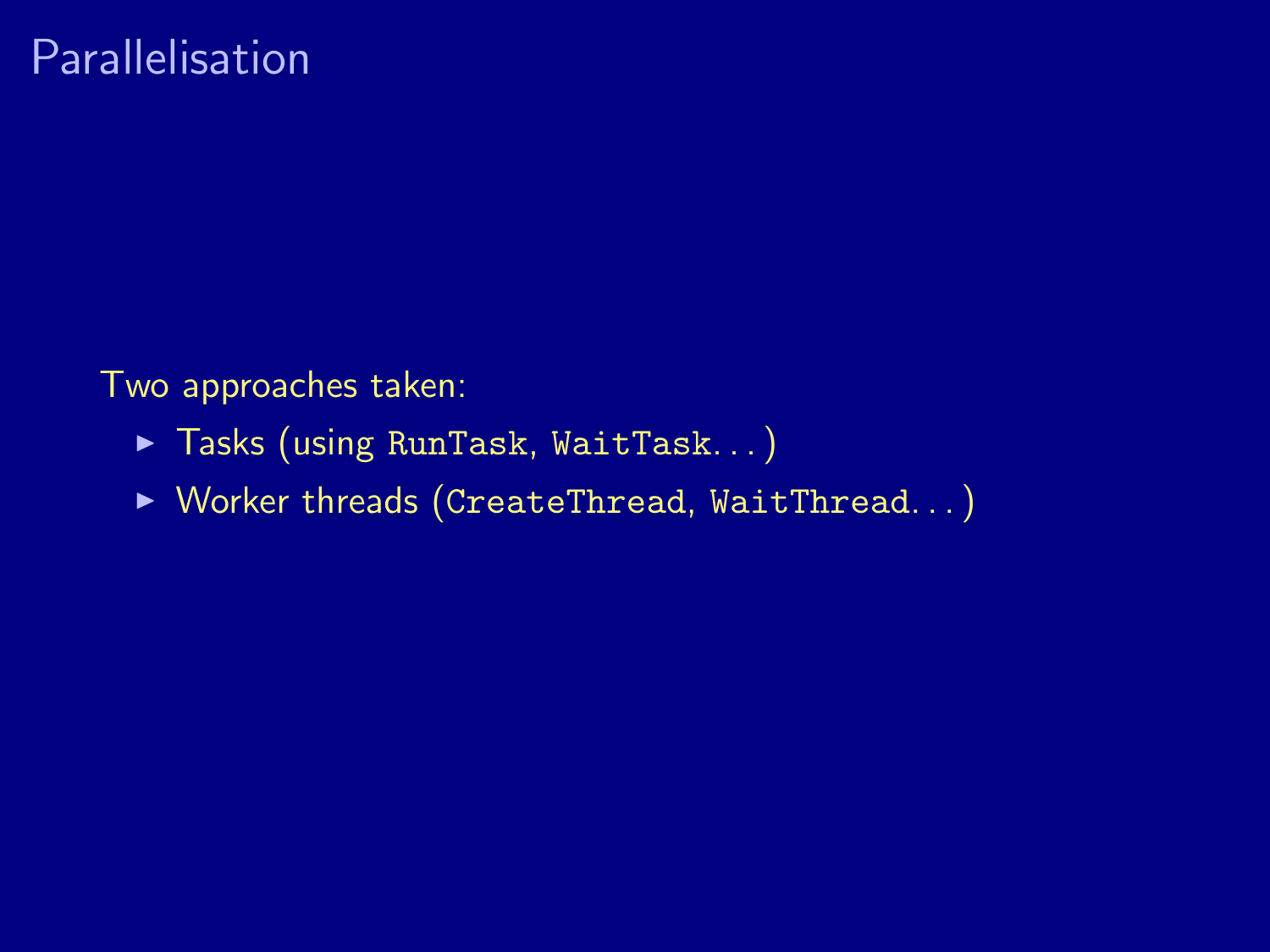# Sequential implementation

Recursion

```
DescendantSubgroups := function(...)
    subeps := [];
    CosetEnumeration(...);
    if IsComplete(table) then
        Add(subgps, thisSubgroup);
    fi;
    for each pair of cosets (i,j) do
        Append(subgps,
               DescendantSubgroups(<table with i=j>, ...)
              );
    od;
    return subgps;
end;
```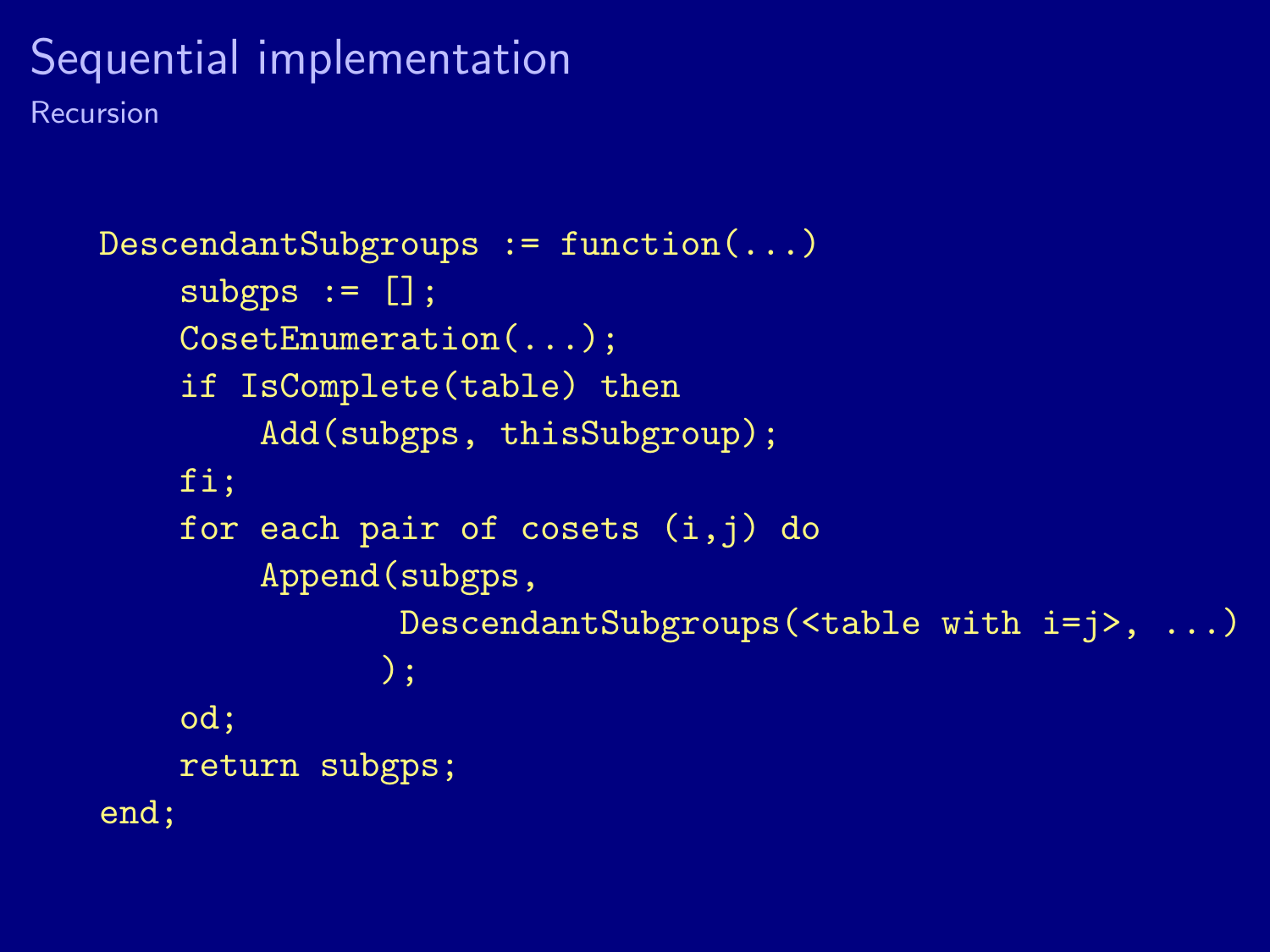#### Using Tasks The "shotgun" approach

```
DescendantSubgroups := function(...)
    subeps := [];
    tasks := [];
    CosetEnumeration(...);
    if IsComplete(table) then
        Add(subgps, thisSubgroup);
    fi;
    for each pair of cosets (i,j) do
        Add(tasks, RunTask(DescendantSubgroups, <args>) );
    od;
    for task in tasks do
        Append(subgps, TaskResult(task) );
    od;
    return subgps;
end;
```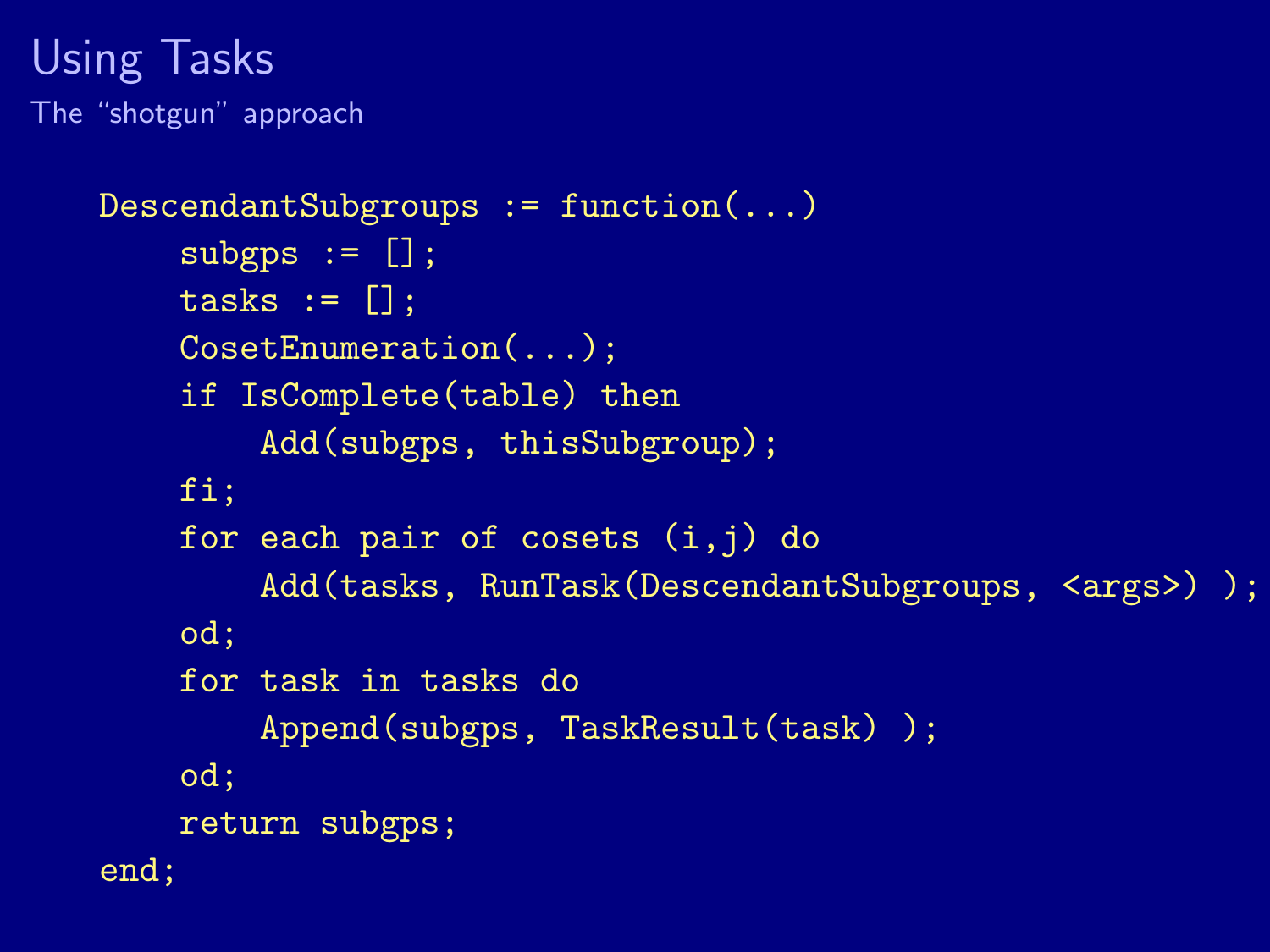#### Using Tasks Speedup

- $\blacktriangleright$  Effective up to 4 cores
- $\blacktriangleright$  Little speedup beyond 4 cores
- $\blacktriangleright$  Enormous time for large problems overheads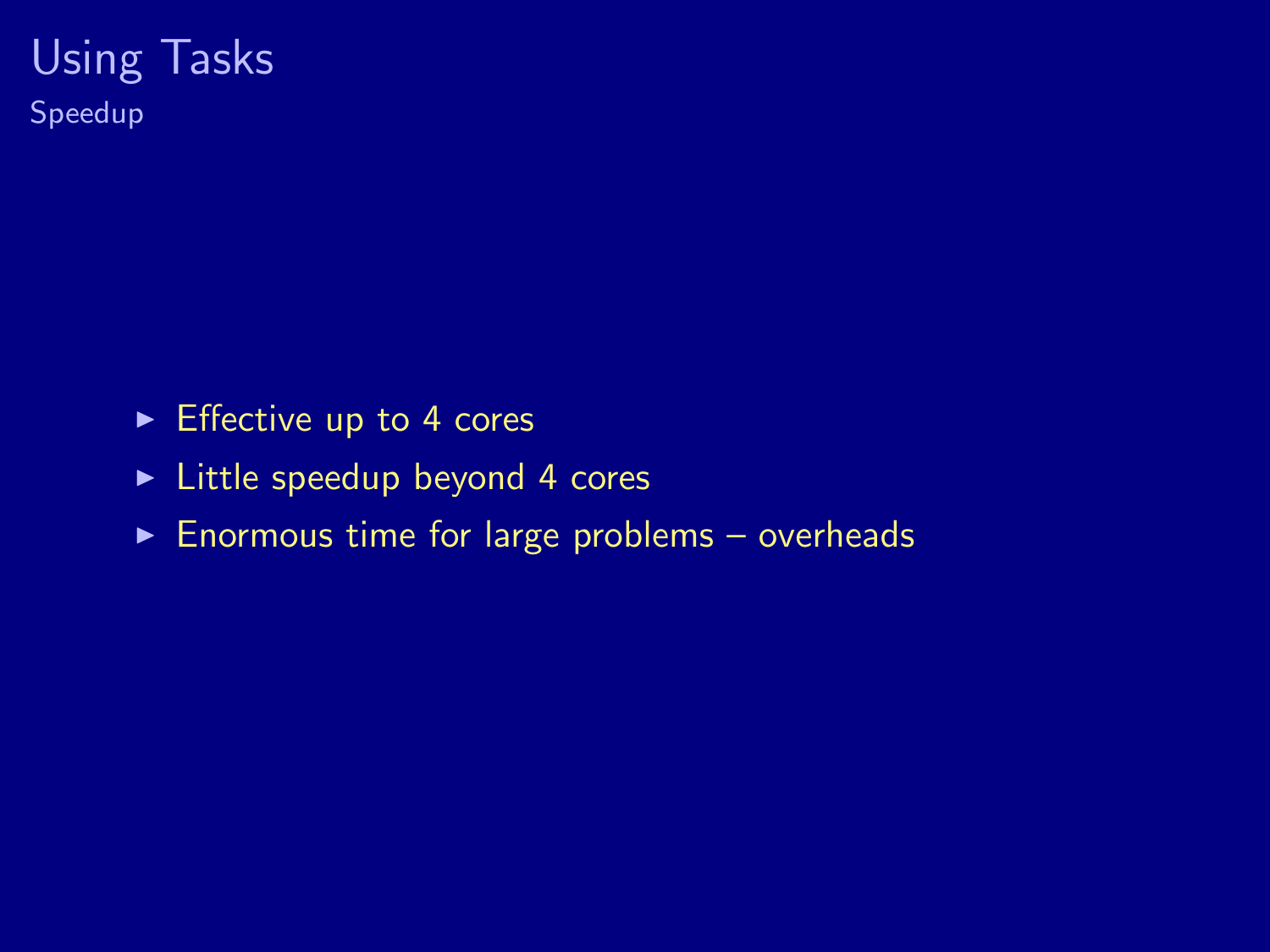#### Using Worker Threads **Objects**

- $\triangleright$  workQueue Channel of jobs to be done
- $\triangleright$  numJobs Number of jobs still incomplete
- $\triangleright$  resultsChan Channel used to store results
- $\triangleright$  finish Semaphore indicating that all work is complete
- $\triangleright$  Work Function executed by each new thread
- $\triangleright$  ExecuteJob New name for DescendantSubgroups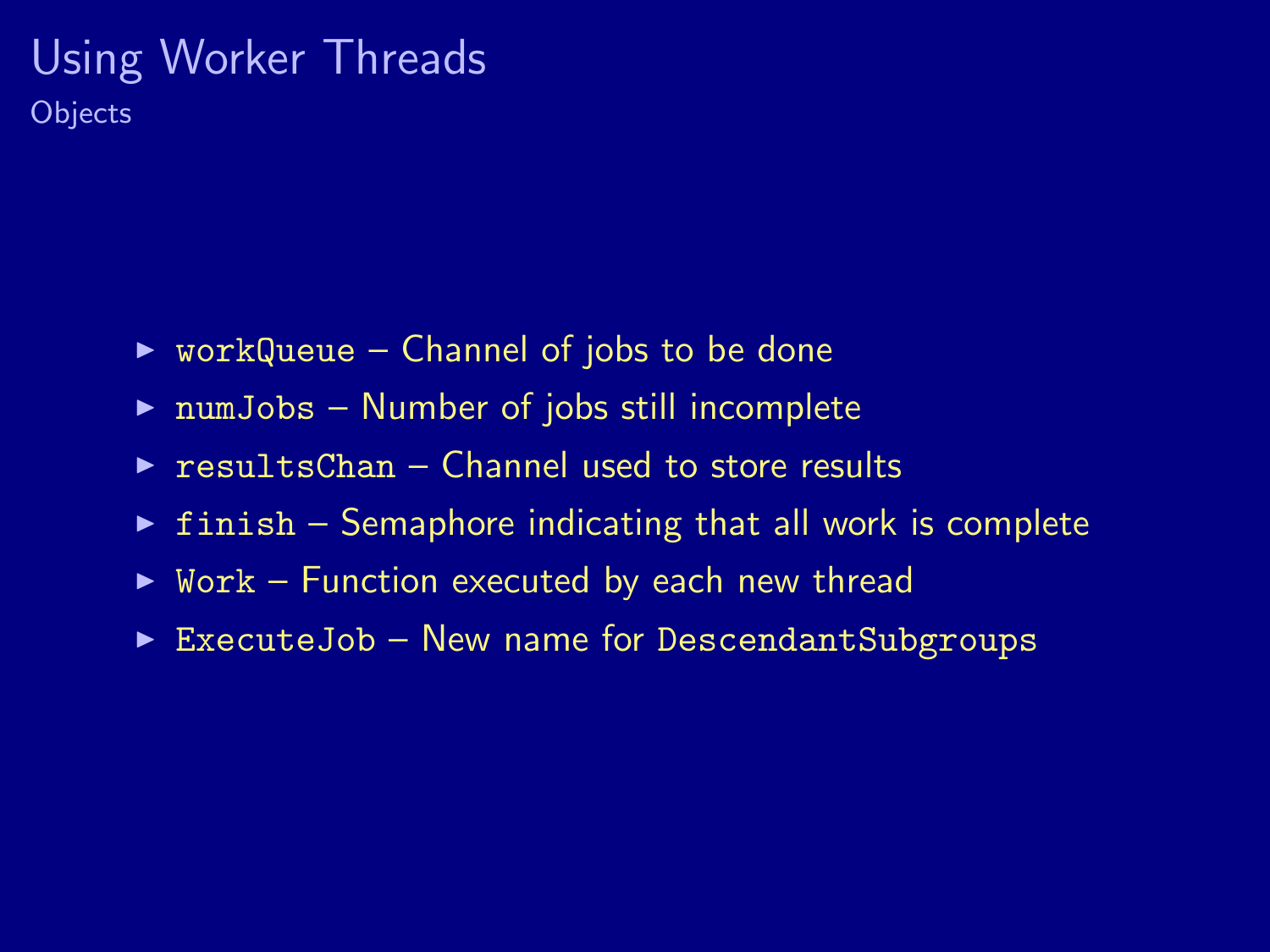Top-level function

LowIndexSubgroups(G, maxIndex, numWorkers)

```
...
<Create workQueue, resultsChan, numJobs, and finish>
workers := List([1..numWorkers],
                i->CreateThread(Work, <args>)
               );
ExecuteJob(..., workQueue, resultsChan, numJobs);
WaitSemaphore(finish);
SendChannel(workQueue, fail);
Perform(workers, WaitThread);
```
<Extract all the results from resultsChan>

end;

...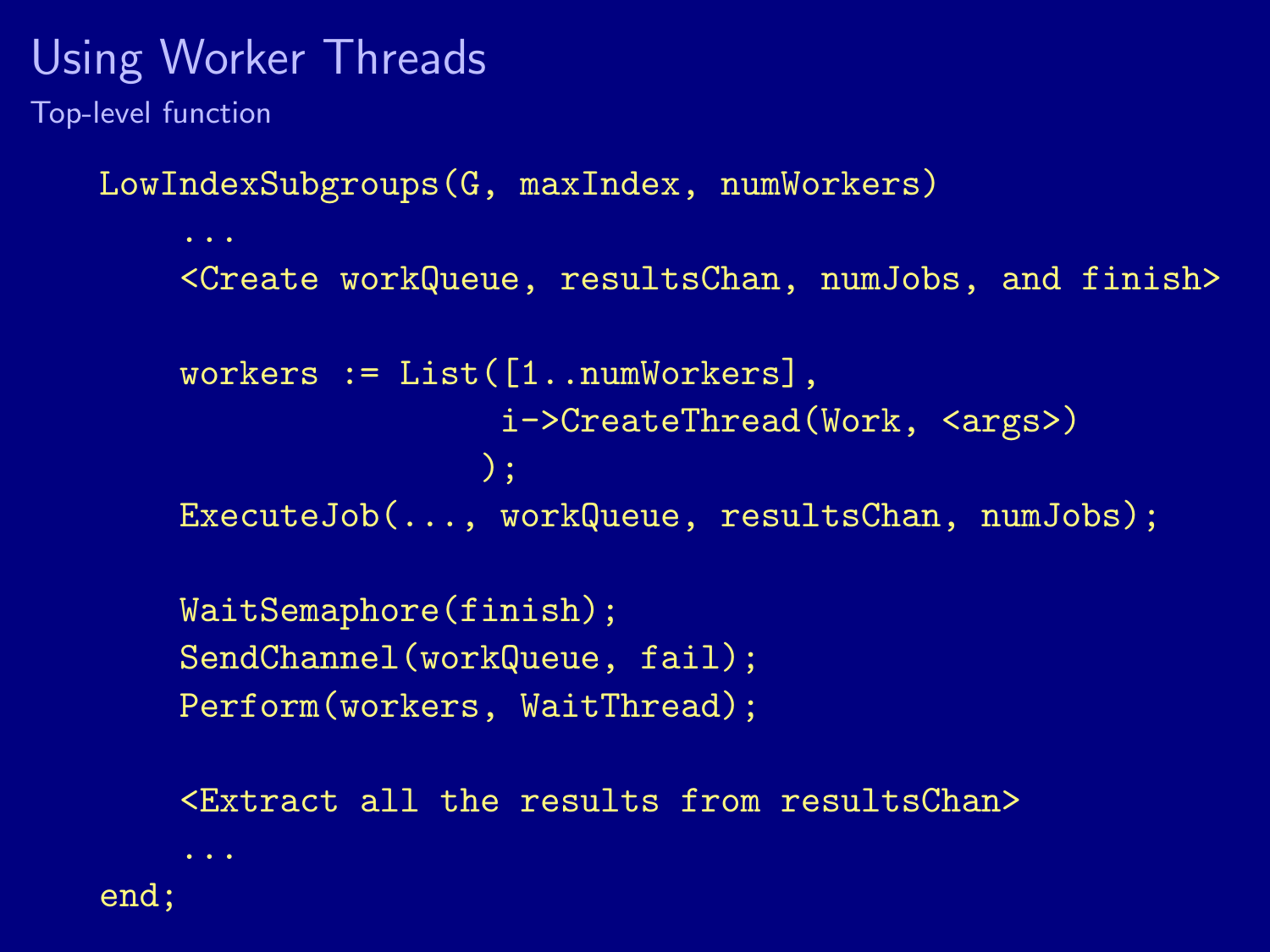Work function

```
Work := function(workQueue, resultsChan, ...)
    while true do
        j := ReceiveChannel(workQueue);
        if j = fail then
            SendChannel(workQueue,fail);
            break;
        fi;
        ExecuteJob(j.table, j.label, ...);
        atomic numJobs do
            numJobs := numJobs - 1;if numJobs = 0 then
                SignalSemaphore(finish);
            fi;
        od;
    od;
end;
```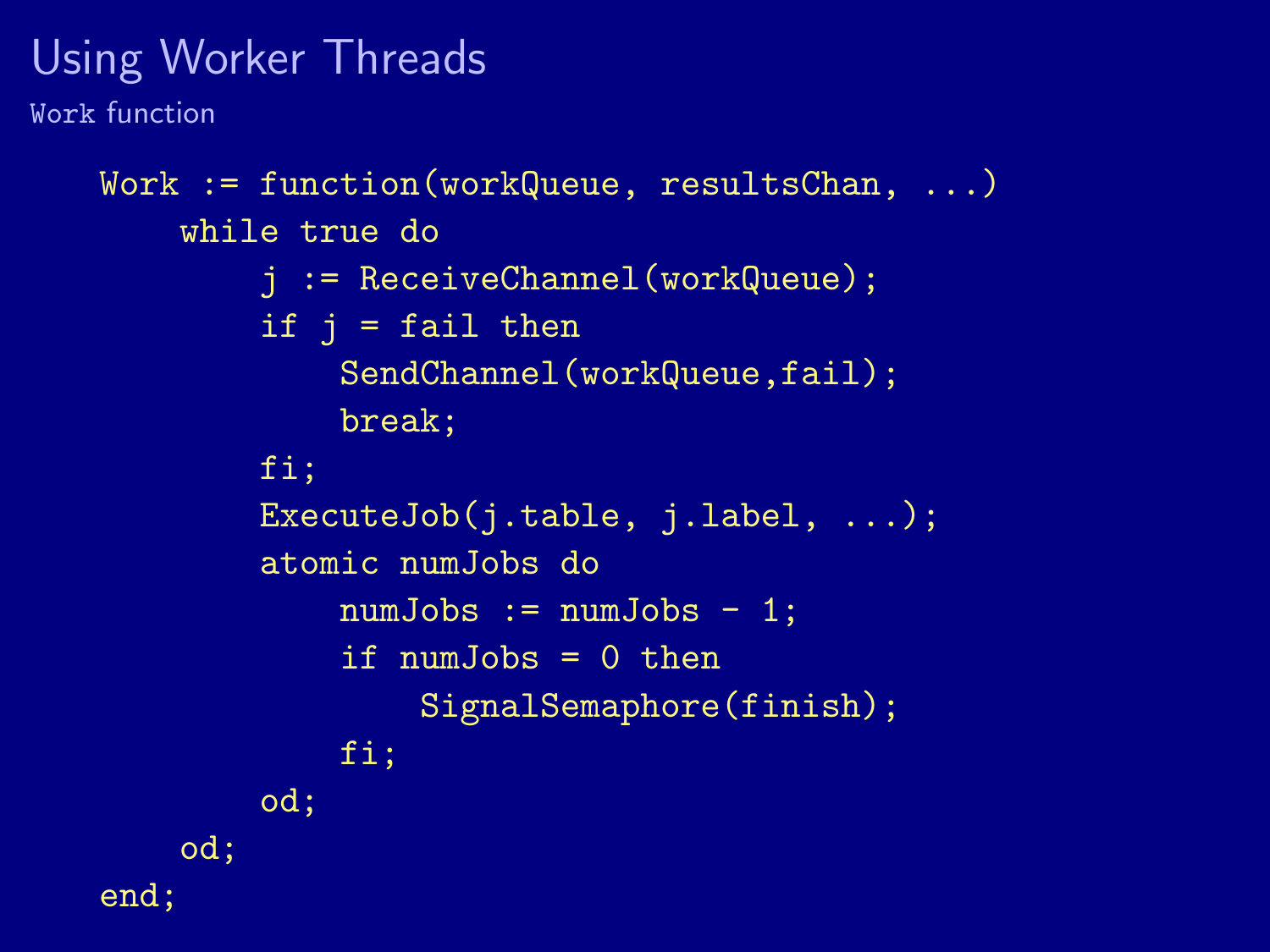ExecuteJob function

```
ExecuteJob := function(...)CosetEnumeration(...);
    if IsComplete(table) then
        SendChannel(resultsChan, thisSubgroup);
    fi;
    for each pair of cosets (i,j) do
        newJob := rec(table := table,label := b.
                      reps := reps,
                      gens := Concatenation(gens,[newGen])
                     );
        SendChannel(workQueue, newJob);
        atomic numJobs do
            numJobs := numJobs + 1;
        od;
    od;
end;
```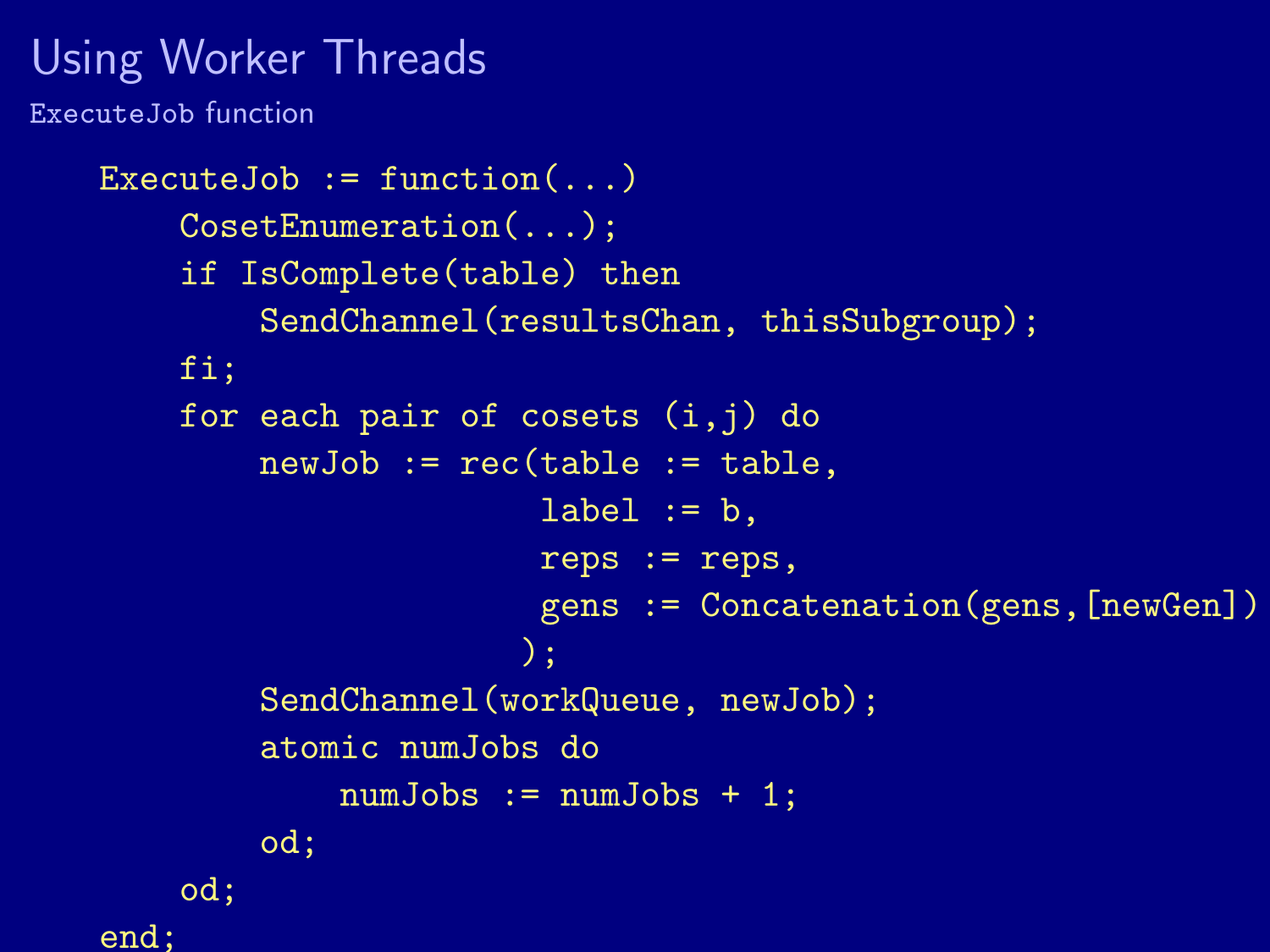Speedup

- $\triangleright$  Effective up to 4 cores
- $\triangleright$  Little speedup beyond 4 cores
- $\blacktriangleright$  Huge number of jobs created all threads attempting to read from workQueue very often, resulting in a bottleneck
- $\triangleright$  If only workers could explore subtrees themselves, so long as all cores are busy...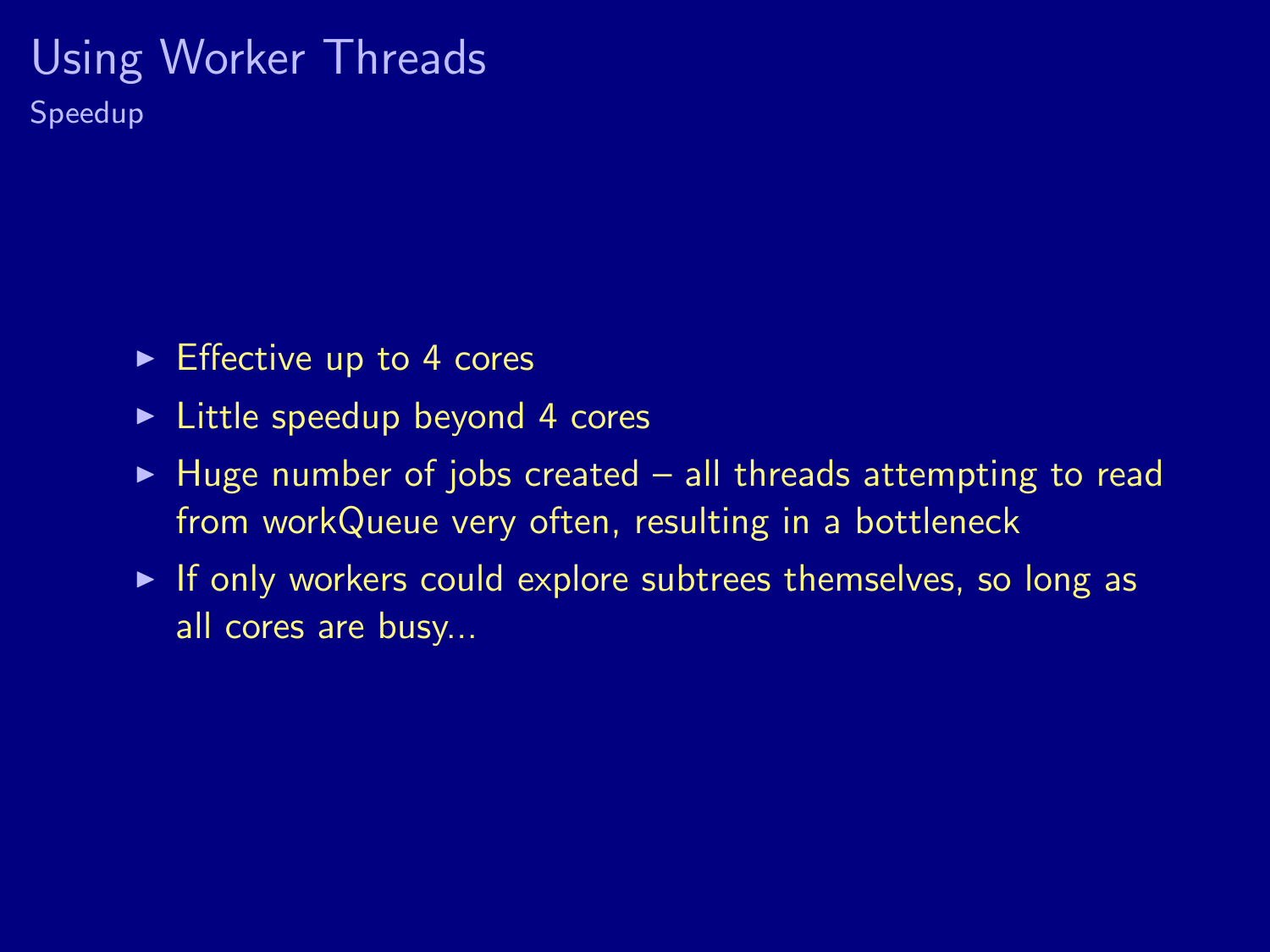# "Minimal" Job Sharing

- $\triangleright$  If every thread has work to do, a thread processes a complete job depth-first with no communication
- If there is no work left on the queue, a thread must branch
- $\triangleright$  Avoids either heavy communication on a single channel, or long-idle workers
- $\triangleright$  New parameter in ExecuteJob depthFirst

```
In the Work function:
```

```
atomic readonly numJobs do
    depthFirst := numJobs > numWorkers;
od;
```
 $\triangleright$  Still have workers idle, waiting for another thread to branch